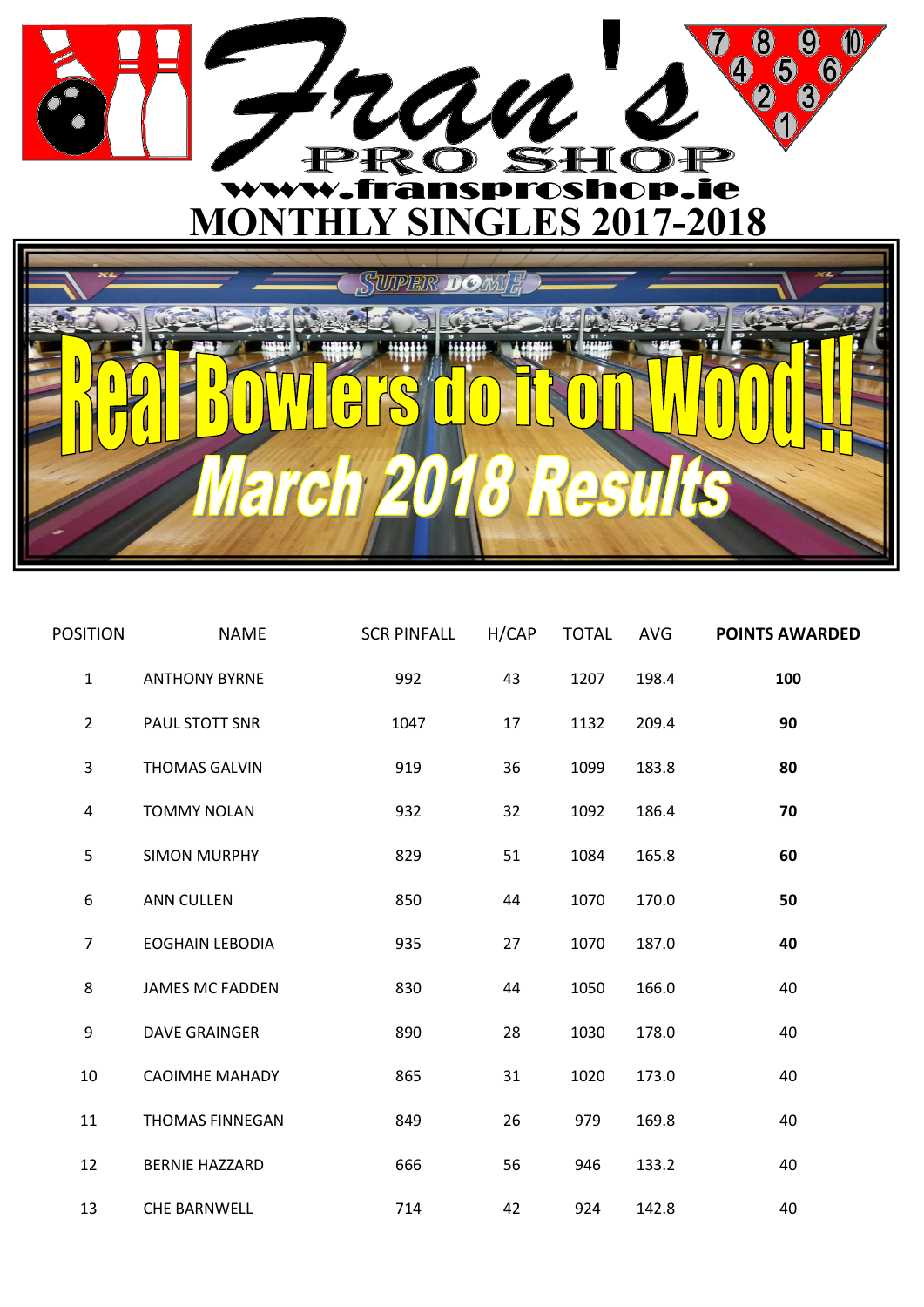## FINAL TOP 4 BOWLERS

| <b>ROUND1</b>                          |     |  |            |                 |  |  |  |  |
|----------------------------------------|-----|--|------------|-----------------|--|--|--|--|
| <b>Thomas Galvin vs Paul Stott Snr</b> |     |  |            |                 |  |  |  |  |
|                                        | 249 |  | <u>262</u> | <b>WINNER!!</b> |  |  |  |  |
| <b>Anthony Byrne vs Tommy Nolan</b>    |     |  |            |                 |  |  |  |  |
|                                        | 247 |  | 253        | <b>WINNER!!</b> |  |  |  |  |



1st : Tommy Nolan 2nd : Paul Stott Snr 3rd : Thomas Galvin 4th : Anthony Byrne

**Congratulations to all prize winners !!**